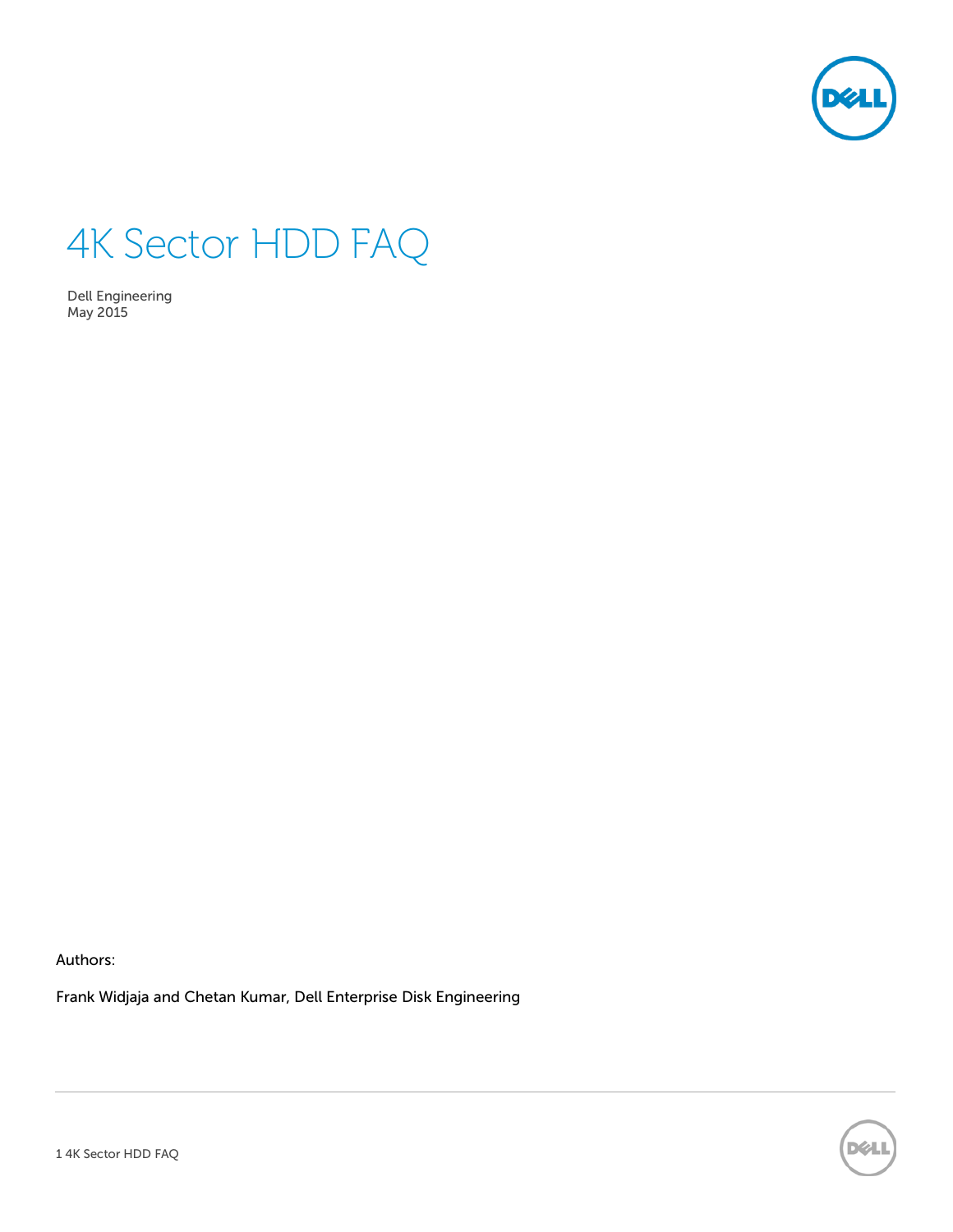# <span id="page-1-0"></span>Revisions

| Date                | <b>Description</b>   |  |
|---------------------|----------------------|--|
| $^{\circ}$ Jan 2014 | Initial release      |  |
| May 2015            | Updated the template |  |

FOR INFORMATIONAL PURPOSES ONLY, AND MAY CONTAIN TYPOGRAPHICAL ERRORS AND TECHNICAL INACCURACIES. THE CONTENT IS PROVIDED AS IS, WITHOUT EXPRESS OR IMPLIED WARRANTIES OF ANY KIND. © 2015 Dell Inc. All rights reserved. Reproduction of this material in any manner whatsoever without the express written permission of Dell Inc. is strictly forbidden. For more information, contact Dell.

Dell, the DELL logo, and the DELL badge are trademarks of Dell Inc. Other trademarks and trade names may be used in this document to refer to either the entities claiming the marks and names or their products. Dell disclaims any proprietary interest in the marks and names of others.

Performance of network reference architectures discussed in this document may vary with differing deployment conditions, network loads, and the like. Third party products may be included in reference architectures for the convenience of the reader. Inclusion of such third party products does not necessarily constitute Dell's recommendation of those products. Please consult your Dell representative for additional information. Trademarks used in this text:

Dell™, the Dell logo, Dell Boomi™, Dell Precision™ ,OptiPlex™, Latitude™, PowerEdge™, PowerVault™, PowerConnect™, OpenManage™, EqualLogic™, Compellent™, KACE™, FlexAddress™, Force10™ and Vostro™ are trademarks of Dell Inc. Other Dell trademarks may be used in this document. Cisco Nexus®, Cisco MDS®, Cisco NX-0S®, and other Cisco Catalyst® are registered trademarks of Cisco System Inc. EMC VNX®, and EMC Unisphere® are registered trademarks of EMC Corporation. Intel®, Pentium®, Xeon®, Core® and Celeron® are registered trademarks of Intel Corporation in the U.S. and other countries. AMD® is a registered trademark and AMD Opteron™, AMD Phenom™ and AMD Sempron™ are trademarks of Advanced Micro Devices, Inc. Microsoft®, Windows®, Windows Server®, Internet Explorer®, MS-DOS®, Windows Vista® and Active Directory® are either trademarks or registered trademarks of Microsoft Corporation in the United States and/or other countries. Red Hat® and Red Hat® Enterprise Linux® are registered trademarks of Red Hat, Inc. in the United States and/or other countries. Novell® and SUSE® are registered trademarks of Novell Inc. in the United States and other countries. Oracle® is a registered trademark of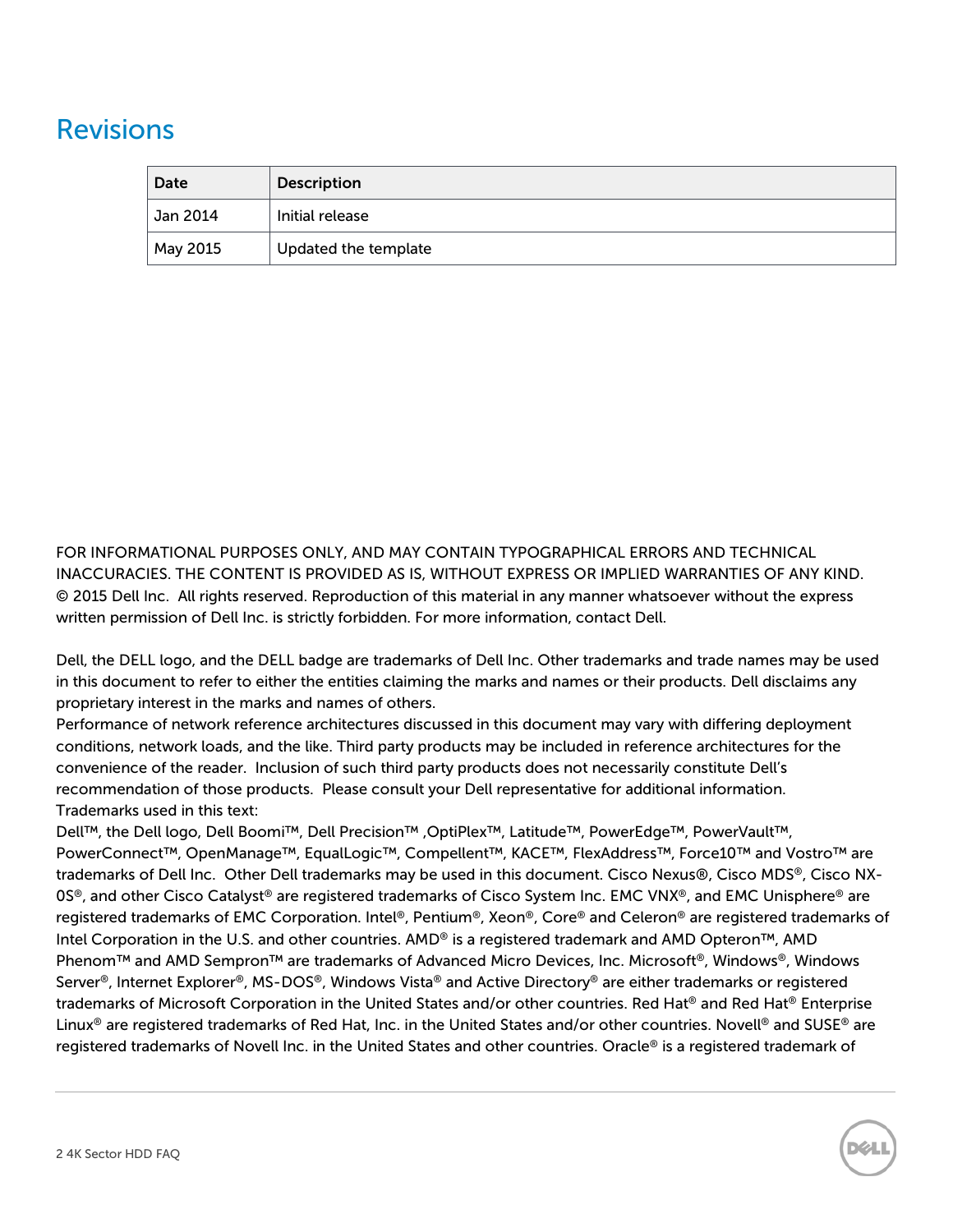Oracle Corporation and/or its affiliates. Citrix®, Xen®, XenServer® and XenMotion® are either registered trademarks or trademarks of Citrix Systems, Inc. in the United States and/or other countries. VMware®, Virtual SMP®, vMotion®, vCenter® and vSphere® are registered trademarks or trademarks of VMware, Inc. in the United States or other countries. IBM® is a registered trademark of International Business Machines Corporation. Broadcom® and NetXtreme® are registered trademarks of Broadcom Corporation. Qlogic is a registered trademark of QLogic Corporation. Other trademarks and trade names may be used in this document to refer to either the entities claiming the marks and/or names or their products and are the property of their respective owners. Dell disclaims proprietary interest in the marks and names of others.

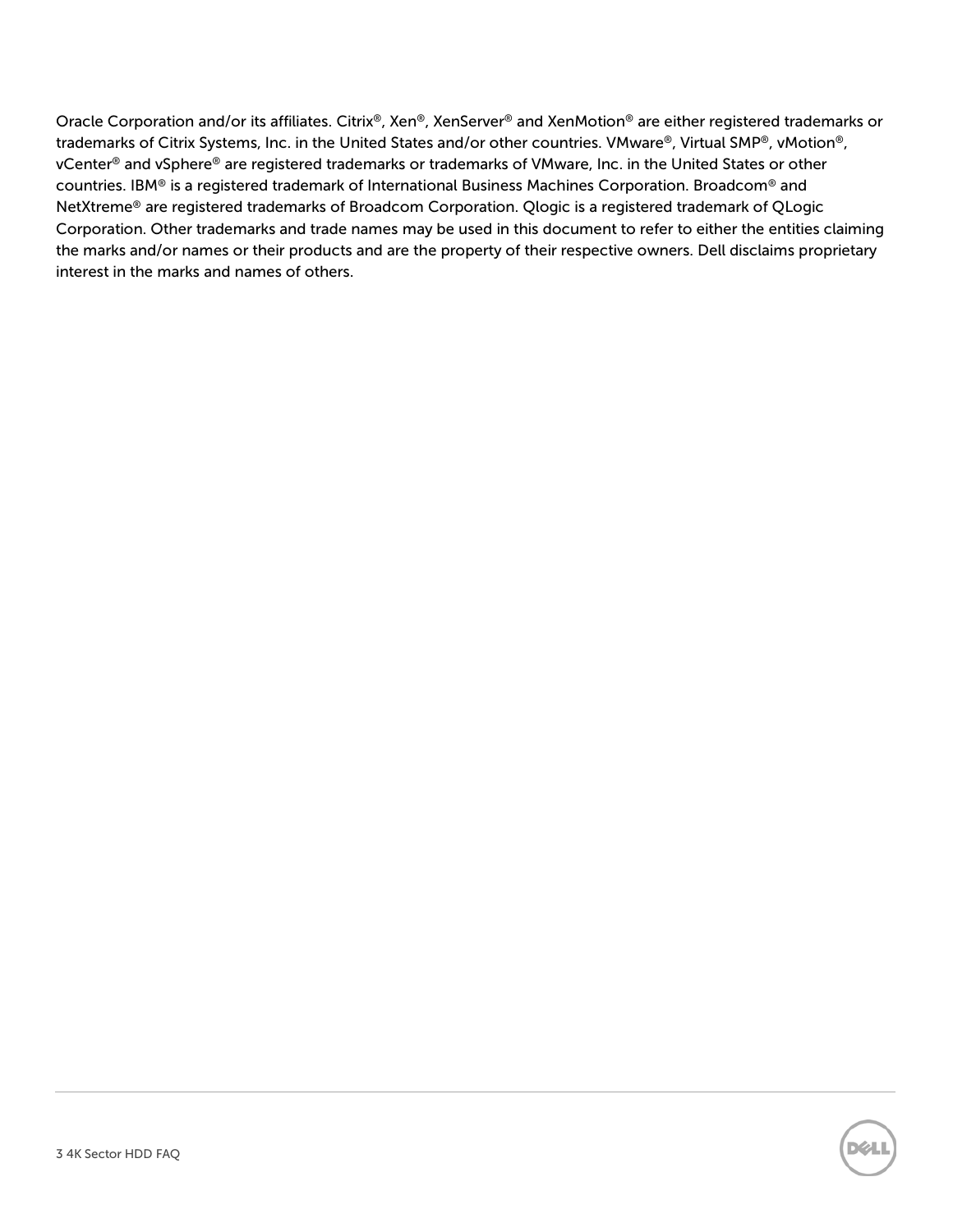# **Contents**

|  | $\mathbf{1}$   |  |  |  |  |
|--|----------------|--|--|--|--|
|  | 2.             |  |  |  |  |
|  | 3.             |  |  |  |  |
|  | 4.             |  |  |  |  |
|  | 5.             |  |  |  |  |
|  | 6.             |  |  |  |  |
|  | 7 <sub>1</sub> |  |  |  |  |
|  | 8.             |  |  |  |  |
|  | 9.             |  |  |  |  |

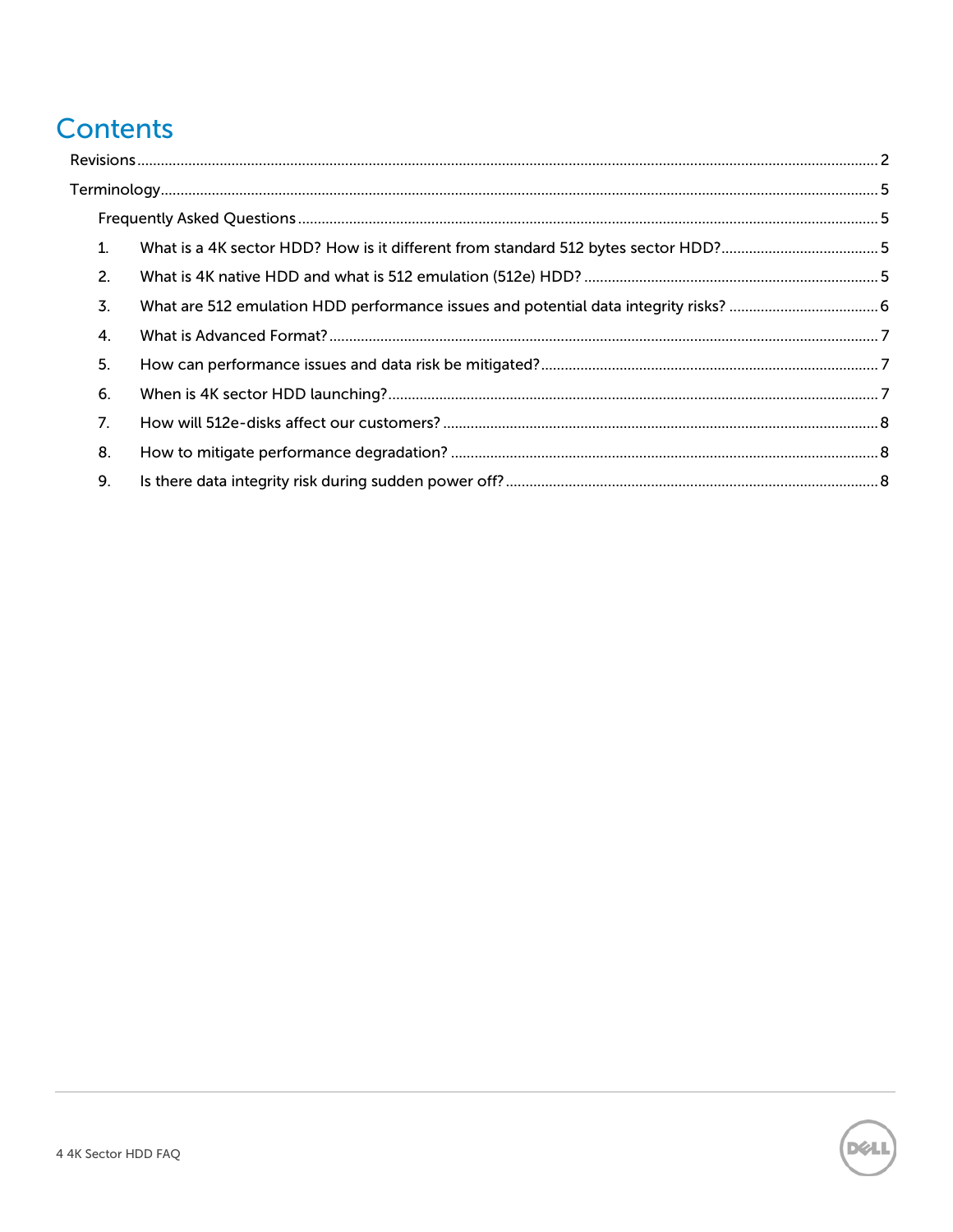# <span id="page-4-0"></span>**Terminology**

**Sector** – An atomic unit of data transfer size from/to a hard Disk Drive

**LBA (Logical Block Address)** – An atomic unit of hard disk drive (HDD) sector address (location).

**Physical Sector** – Sector size at the HDD media level, normally is 512 bytes

**Physical LBA** – LBA layout on HDD media level, each LBA has the Physical Sector size

**Logical Sector** – Sector size defined at the host–to-disk drive interface. Normally the same size as Physical Sector unless the HDD is emulating.

**Logical LBA** – LBA layout at host-to-disk drive interface, each LBA has the Logical Sector size.

# <span id="page-4-2"></span><span id="page-4-1"></span>Frequently Asked Questions

# 1. What is a 4K sector HDD? How is it different from standard 512 bytes sector HDD?

4K sector HDD is a new generation HDD whose physical sector is 4K bytes. As HDD areal density increases, the footprint of each physical sector shrinks. However, since the natural contamination (dust, particulate, etc.) remains about the same size, the ratio between the footprint of the media defect and the physical sector is increasingly larger. It requires more embedded ECC per each physical sector to maintain the published sector error rate. By increasing the physical sector size to 4K bytes, the ratio is reduced therefore the error correction code (ECC) burden per physical sector is also reduced. The larger physical sector not only improves format efficiency but also improves media defect correction ability and signalto-noise (S/N) design margin. Current shipping HDDs are based on 512 byte physical sector and logical sector.

#### <span id="page-4-3"></span>2. What is 4K native HDD and what is 512 emulation (512e) HDD?

There are two models of 4K sector HDDs:

- 1. 4K native HDD is a 4K sector HDD whose logical sector is the same as physical sector. Therefore the logical sector size is 4K bytes instead of the legacy 512 bytes. This is incompatible with legacy BIOS and Operating Systems.
- 2. 512 emulation (512e) HDD is a 4K sector HDD whose logical sector is 512 bytes (not matching with physical sector). It no longer has a one-to-one relationship between physical sector and logical sector. Instead, one 4K physical sector consists of eight logical 512 bytes sectors (4K bytes =  $8 *$ 512 bytes). This is done to make the 512 emulation HDD compatible to legacy BIOS and Operating Systems.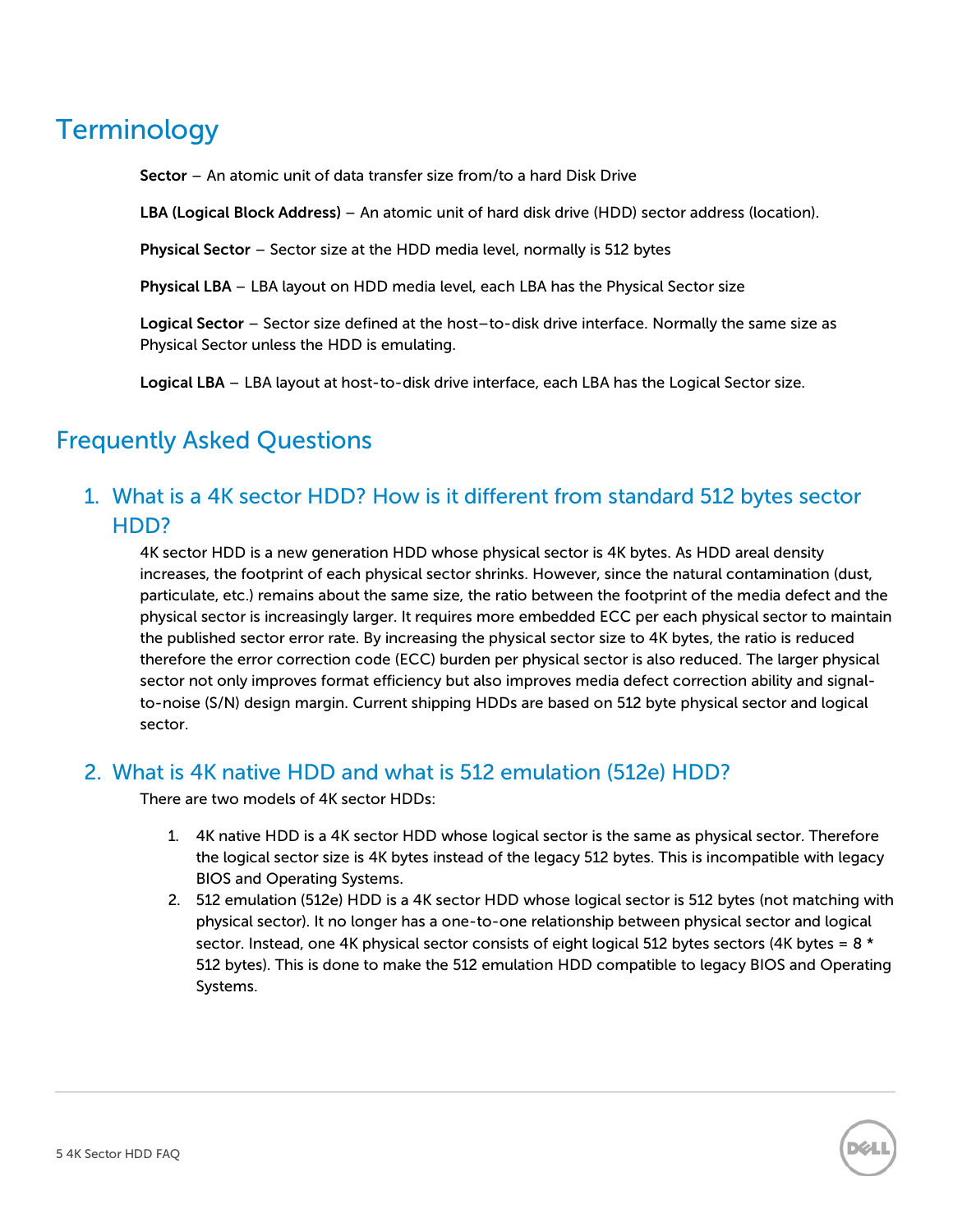| <b>Common Names</b>                                       | <b>Reported Logical</b><br><b>Sector Size</b> | <b>Reported Physical</b><br><b>Sector Size</b> | <b>Windows Version with</b><br><b>Support</b>                                                                                                       |
|-----------------------------------------------------------|-----------------------------------------------|------------------------------------------------|-----------------------------------------------------------------------------------------------------------------------------------------------------|
| 512-byte Native, 512n                                     | 512 bytes                                     | 512 bytes                                      | All Windows versions                                                                                                                                |
| Advanced Format, AF,<br>512e, 512E, 512-byte<br>Emulation | 512 bytes                                     | 4096 bytes                                     | Windows Server 2012<br>Windows Server 2008<br>R2 w/ MS KB 982018<br>Windows Server 2008<br><b>R2 SP1</b><br>Windows Server 2008<br>w/ MS KB 2553708 |
| <b>Advanced Format</b><br>native, AFn, 4K Native,<br>4Kn* | 4096 bytes                                    | 4096 bytes                                     | <b>Windows Server 2012</b><br>(4K data disks are<br>supported and as boot<br>disks in UEFI mode)                                                    |

While not stressed in the preceding table, Windows Server 2003, and Windows Server 2003 R2 do not support 512e or 4Kn media. While the system may boot up and be able to operate minimally, there may be functionality issues, data loss, or sub-optimal performance. Thus, Dell strongly cautions against using 512e media with legacy Windows operating systems such as Windows Server 2003.

| <b>Common Names</b>    | <b>Reported Logical</b> | <b>Reported Physical</b> | <b>Linux Version with</b> |
|------------------------|-------------------------|--------------------------|---------------------------|
|                        | <b>Sector Size</b>      | <b>Sector Size</b>       | Support                   |
| 512-byte Native, 512n  | 512 bytes               | 512 bytes                | All Linux versions        |
| Advanced Format, AF,   | 512 bytes               | 4096 bytes               | RHEL 6.1 *                |
| 512e, 512E, 512-byte   |                         |                          | SLES 11 SP2 **            |
| Emulation              |                         |                          | Ubuntu 13.10              |
|                        |                         |                          | Ubuntu 12.04.4            |
| Advance Format native, | 4096 bytes              | 4096 bytes               | RHEL $6.1*$               |
| AFn, 4K Native, 4Kn    |                         |                          | SLES 11 SP2 **            |
|                        |                         |                          | Ubuntu 13.10              |
|                        |                         |                          | Ubuntu 12.04.4            |

# <span id="page-5-0"></span>3. What are 512 emulation HDD performance issues and potential data integrity risks?

As the 512e HDD has a 4K bytes physical sector, the internal HDD read and write functions are performed on one physical sector (4K bytes) at a time or as a group of eight logical sectors (512 bytes) at a time. As the legacy host performs data transfer at 512 bytes boundary, any of the write data could start and end at the beginning, in the middle or at the end of the 4K physical sector. When the data starts or ends in the middle of the physical sector, it is called misaligned data. On misaligned data, the 512e HDD must perform READ-MODIFY-WRITE (RMW) functions to complete the write operations. Therefore, 512e HDD suffers significant performance loss (50%) in the random writes, misaligned data operations. In addition, a sudden power loss during RMW operation could corrupt the physical sector causing data loss or corruption on adjacent logical sectors within the affected physical sector. The host will not be aware of these corruptions on the adjacent logical sectors since they were not part of the data transfer during the emergency power loss condition.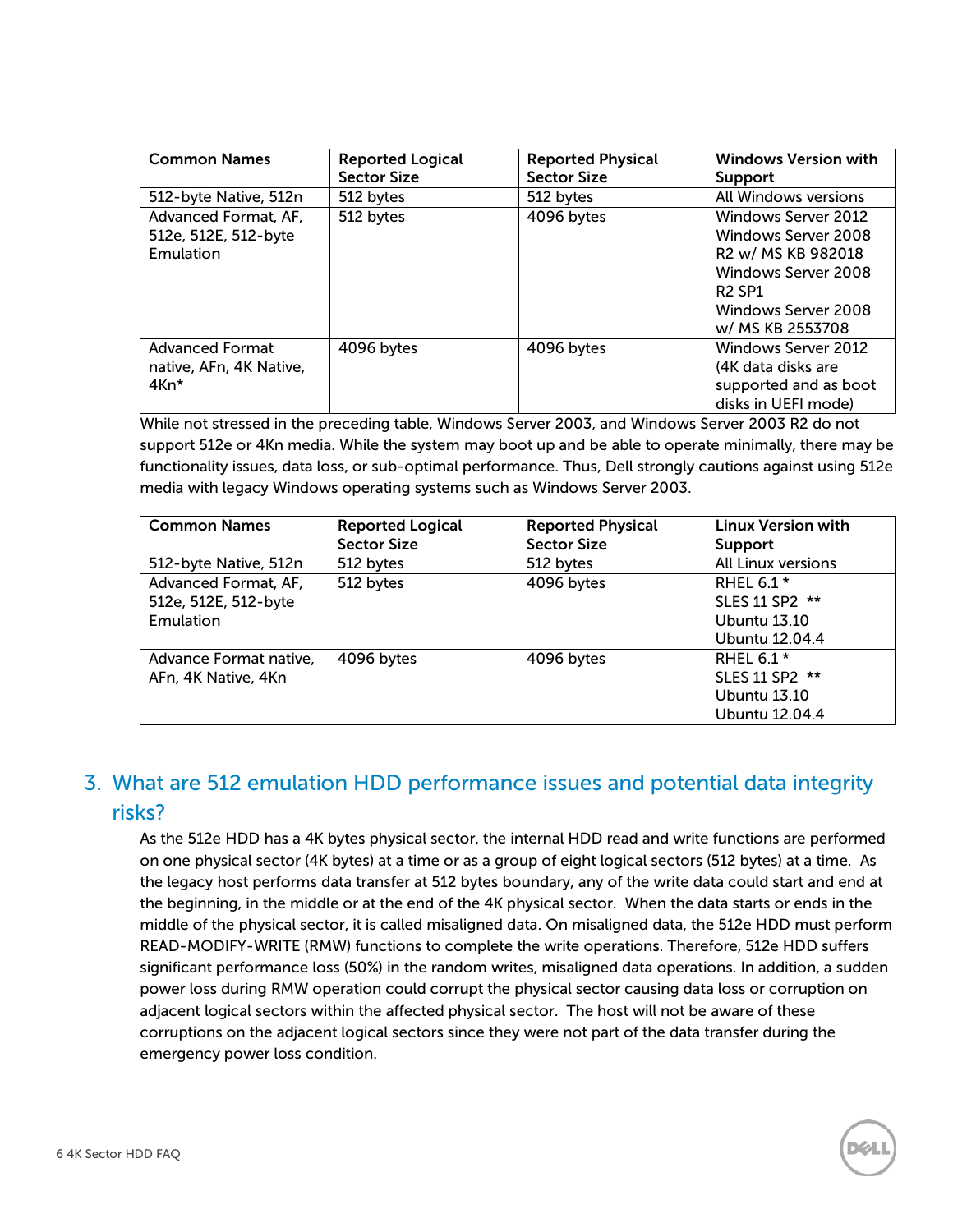## <span id="page-6-0"></span>4. What is Advanced Format?

Advanced Format is the term for 4K sector HDD or 512e HDD implementation.

#### <span id="page-6-1"></span>5. How can performance issues and data risk be mitigated?

As stated before, the main reason for 512e performance issues is misalignment during writes.

Newer operating systems and applications are 512e-disk aware and minimize the incident of READ-MODIFY-WRITE. Writing data on an aligned 4K boundary and in multiple of 4K bytes eliminates the READ-MODIFY-WRITE operation.

As of the date of this document, most versions of Client and Enterprise Entry, Cloud and Archive drives do not have power-loss-protection during READ-MODIFY-WRITE operations. An emergency power loss during READ-MODIFY-WRITE operation of a physical sector (4K) could corrupt the adjacent logical sectors (512 bytes) within the affected physical sector.

Enterprise drives incorporate an advanced non-volatile cache system to buffer the READ-MODIFY-WRITE operation.

There are three versions of this non-volatile cache system:

- a. Solid state non-volatile cache (NVC NOR flash or NVC NAND flash) using built-in spindle back-EMF to power the flash in event of a power loss
- b. Disk Media non-volatile cache which is also known as Media Based Cache (MBC or MC) using a reserved area of the drive media to buffer the non-aligned writes from the host
- c. Combination of 1 and 2

As of now, there are various non-volatile cache implementations:

| <b>RMW Cache System</b> | Implemented in                             |
|-------------------------|--------------------------------------------|
| None                    | Client, Entry, Cloud, and Archive HDDs     |
| NVC solid state         | Vendor A&B* for                            |
|                         | <b>Enterprise drives</b>                   |
| MBC/MC                  | Vendor C for                               |
|                         | <b>Enterprise drives</b>                   |
| $NVC + MC$              | Available as proto                         |
|                         | for enterprise 512e drives but no plan for |
|                         | production                                 |

\*HDD vendors' caching deployments are unique.

## <span id="page-6-2"></span>6. When is 4K sector HDD launching?

4K sector HDD started on notebook HDDs in Q3 '2010, on Desktop HDDs in 2011, selective Cloud Enterprise HDDs in 2013 and mainstream Enterprise HDDs in 2014. Dell is leading this transition by adopting these drives in PowerEdge, Power Vault, EqualLogic and Compellent systems.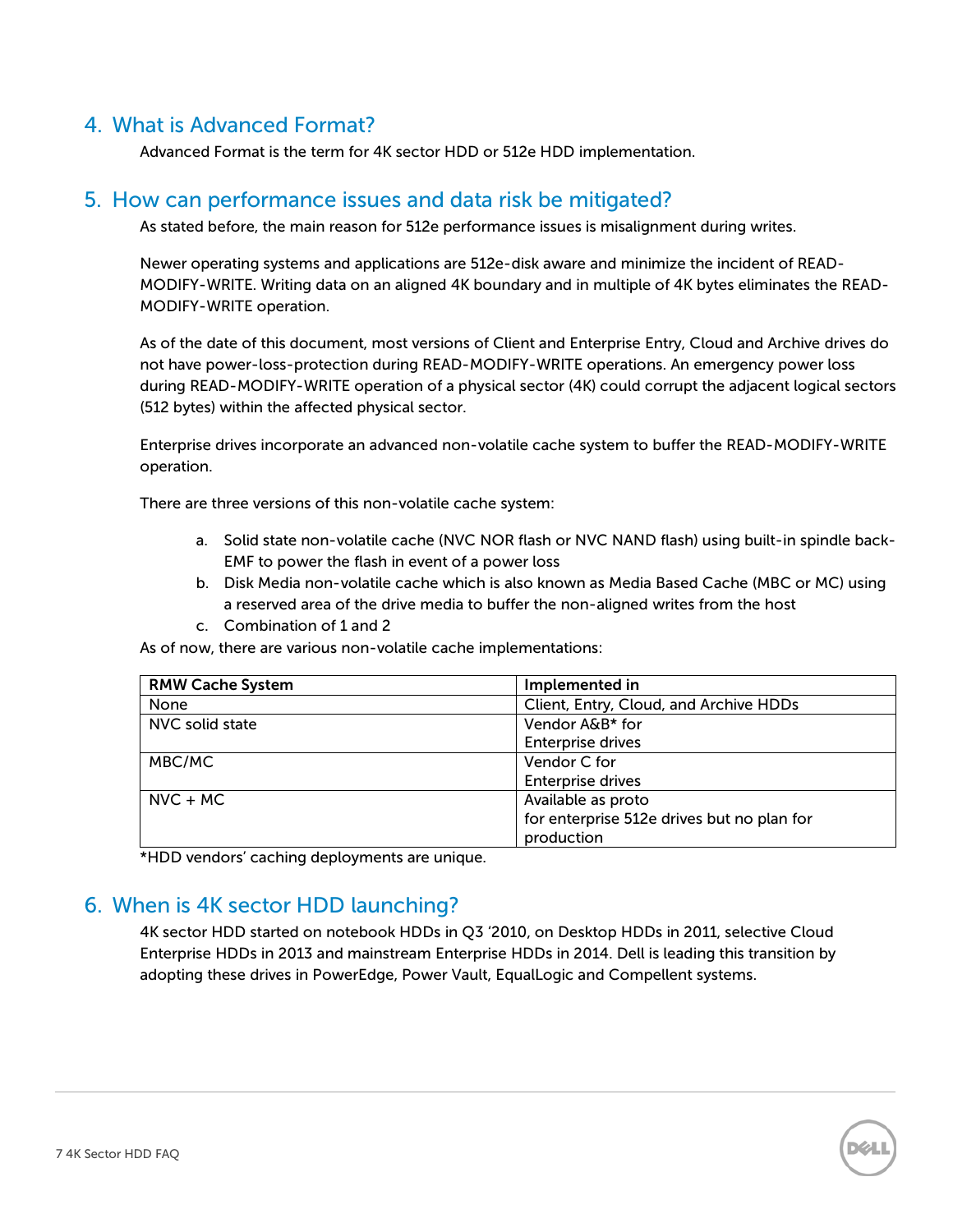Notebooks: The transition started with 2.5" notebook drives, starting with the largest capacity (750 GB) new drive families in late 2010. The mainstream 2.5" capacities (250GB-500GB) for notebooks transitioned to 4K sector (512e) in mid-2011.

Desktops: 3.5" HDD has ~3x the capacity point of 2.5" HDD so the demand of high capacity 3.5" HDD was less than the 2.5" HDD. The transition occurred with the 4TB product introduction in 2012.

Enterprise: New products will have options for 512 native, 512e and 4K native models. This is to provide seamless transition. By 2016, all new products will either be 512e or 4K native models. Legacy capacities will be supported with 512n models until 2020.

## <span id="page-7-0"></span>7. How will 512e-disks affect our customers?

Customers who are using client 512e HDDs and use them with legacy OS and software will have performance degradation and data integrity risks. See question 2 above for known legacy operating systems that are not 4K aware. Most home-grown cloud operating systems have been designed to operate with 4K native or 512e format.

## <span id="page-7-1"></span>8. How to mitigate performance degradation?

Early adopter client customers minimized the performance degradation of 512e HDDs by converting to new OS and software that are "4K aware". There is also third-party alignment software that reduces the data misalignment on 512e HDDs in conjunction with legacy OS and software device drivers.

Currently, client systems are shipped with new OS that is 4K aware so the misaligned incidents are reduced significantly. Some of the benchmarks (Jetstress) showed no performance concerns with client systems using latest OS and later generation 512e drives.

Enterprise cloud customers have their own home-grown OS that converts the atomic operation to 4K bytes sector so 512e and 4K native drives can be easily deployed in these cases.

Traditional mission critical enterprise customers running traditional OS (Microsoft, Linux) and database (Oracle, SQL) will have to align their disk partitions to avoid performance and data loss possibilities.

In addition, customers can choose to use the Enterprise version of 512e HDD with non-volatile cache system to further minimize the performance degradation impact.

Customers can also choose 4K native HDD if their servers are using newer versions of BIOS/OS/Software. This solution stack will have the optimal performance since the physical and logical sectors are matched. However, it is limited to only the newer BIOS/OS/Software.

## <span id="page-7-2"></span>9. Is there data integrity risk during sudden power off?

If volatile write cache is disabled:

- For"512n"and"4Kn"HDD,"there"is"no"data"loss"during"sudden"power"off.
- Enterprise"512e"HDD"with"NVC"and/or"MBC/MC"feature"(see"question"5)"also"does"not"have"data" integrity"risk.